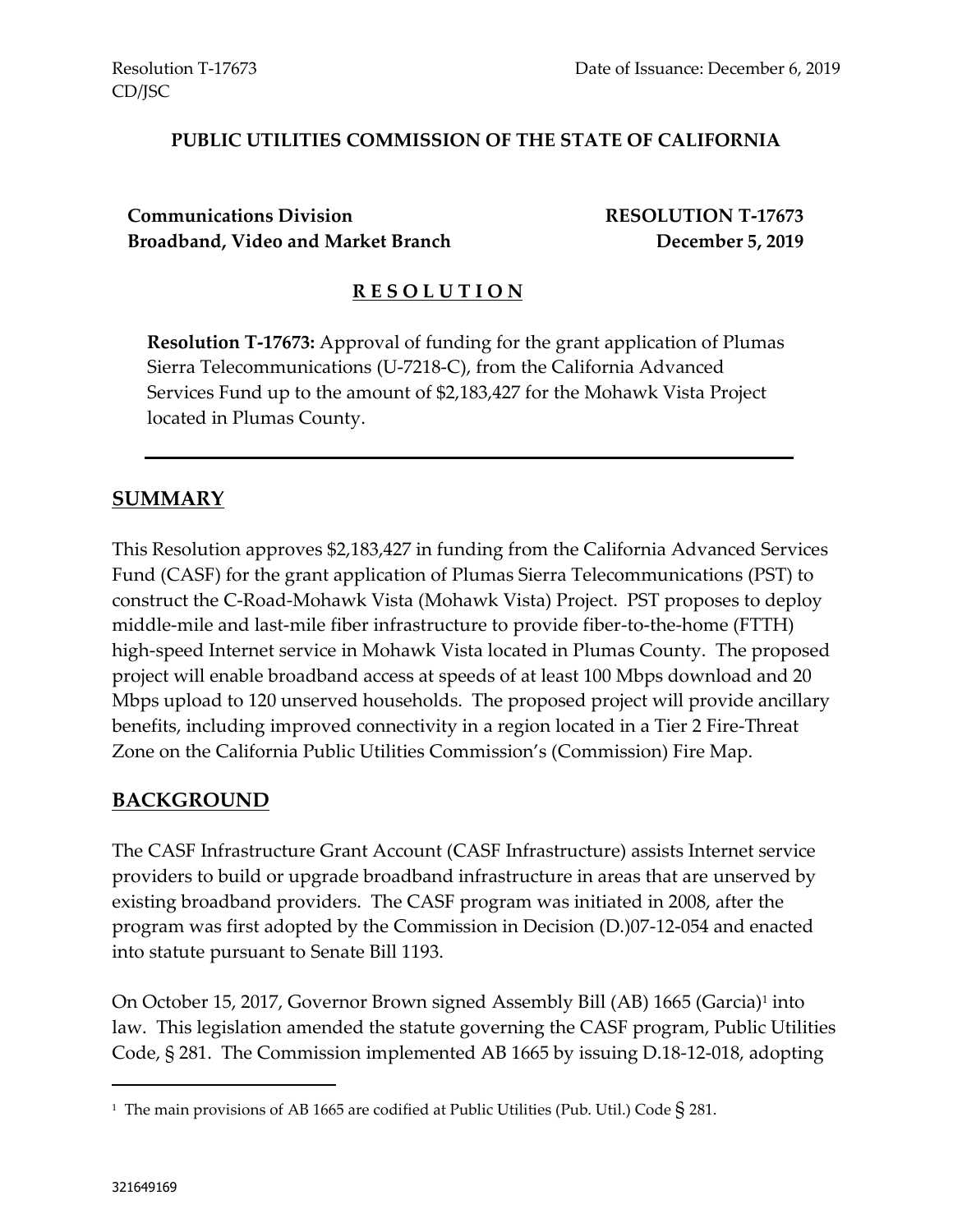$\overline{a}$ 

programmatic changes to the CASF. Appendix 1 of D.18-12-018 set forth the rules, application requirements and guidelines for the CASF Infrastructure Grant Account (CASF Infrastructure).<sup>2</sup>

**On May 1, 2019, PST submitted a CASF Infrastructure grant application, requesting 100-percent funding of \$3,014,777 to deploy middle-mile fiber and last-mile FTTH broadband access to 287 unserved households in the communities of C-Road, Mohawk Vista, Mabie, Portola, and Beckwourth in Plumas County.** The CASF grant funding request would cover the complete project deployment costs of the Mohawk Vista Project.

PST is a wholly owned subsidiary of Plumas-Sierra Rural Electric Cooperative (PSREC). Founded in 1937, PSREC is a member-owned electric distribution utility providing electrical power and related services to over 7,500 member/owners in Plumas, Lassen, and Sierra counties in California, and portions of Washoe County in Nevada. In 1987, PSREC management and board of directors formed its PST subsidiary to offer affordable telecommunication and internet services in PSREC's electrical service areas where communications were not previously available. PST headquarters are in Portola, CA, with a second office in Susanville (Lassen County).

PST is an experienced wireless Internet service provider that operates wireless networks in Plumas and Eastern Sierra counties. Since the mid-1990s, PST has offered satellite television, dial-up Internet access, satellite high-speed broadband, Wi-Fi Internet access, and wireless cellular telephone services in several areas within its service territory. In 2010, PST accepted CASF and American Reinvestment and Recovery Act (ARRA) grants to build a 198-mile middle-mile fiber optic network along Highway 395 from Reno, Nevada to Susanville and Quincy. The PST fiber network was completed in 2013 and provides access to wholesale broadband for large anchor institutions and Internet service providers, as well as broadband services to local businesses and communities. Since the completion of the PST fiber network, PST has continued to expand broadband services in the area, acquiring an abandoned cable TV system to provide broadband services in Portola, Quincy, and Graeagle with speeds of up to 25 Mbps download and 10 Mbps upload.

<sup>&</sup>lt;sup>2</sup> The Commission extended the CASF Infrastructure application deadline from April 1 to May 1, 2019, and all subsequent deadlines are moved back by one month. Assigned Commissioner's Ruling in R.12- 10-012, March 14, 2019.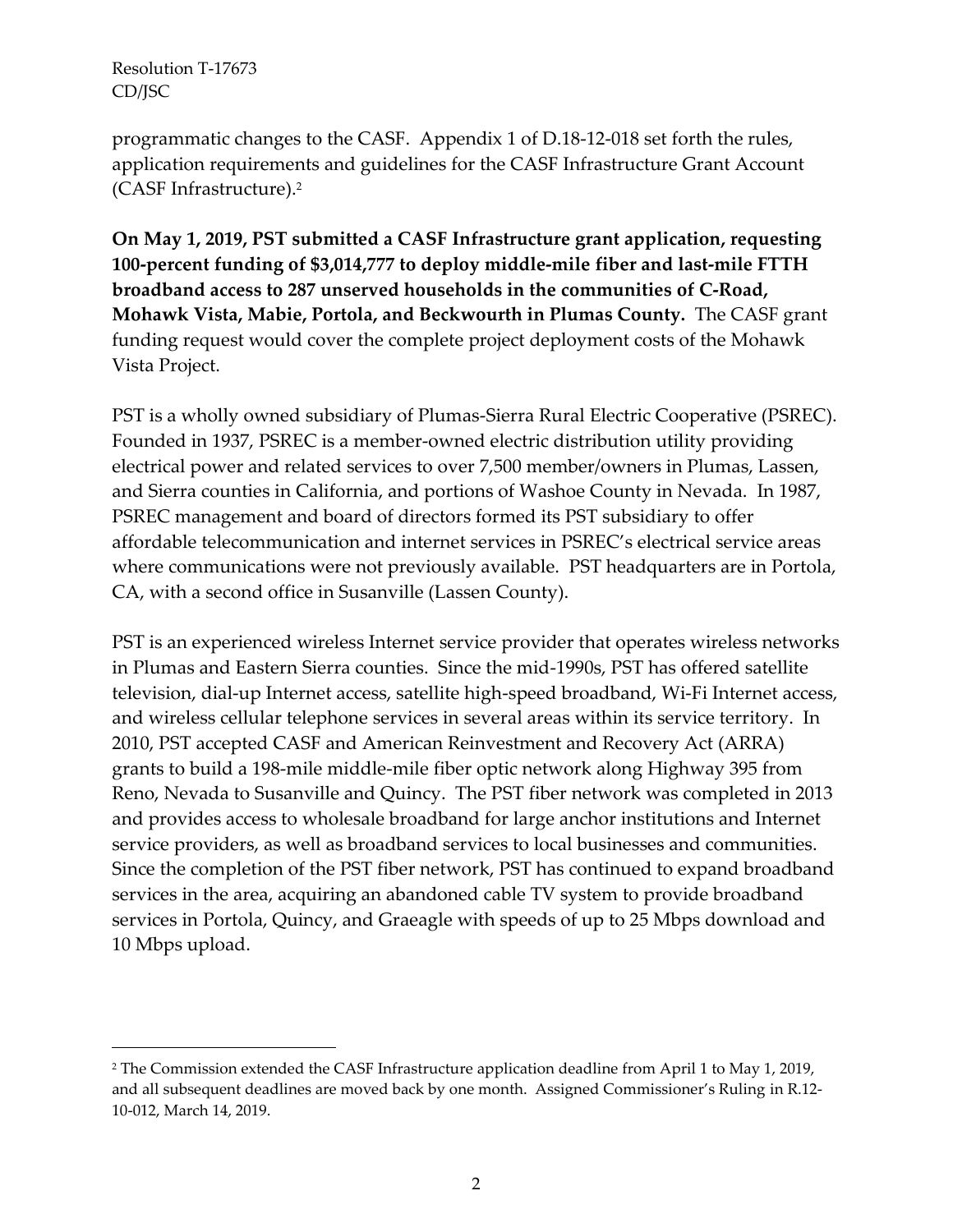# **NOTICE**

On May 15, 2019, Staff posted the proposed project area map, census blocks and zip codes for the Mohawk Vista Project on the "CASF Applications Project Summaries" webpage, which may be found on the Commission's CASF webpage, <sup>3</sup> and sent notice regarding the project to its CASF Distribution List.<sup>4</sup>

# **PROTEST/CHALLENGES**

On June 5, 2019, DigitalPath Inc. (DigitalPath) challenged the application, stating it provides broadband availability at served speeds in the Mohawk Vista project area.

The outcome of the challenge is addressed in the Discussion, Section I, Project Area Eligibility.

# **DISCUSSION**

In compliance with D.18-12-018, Staff determined PST's Mohawk Vista Project is eligible to receive \$2,183,427 in CASF Infrastructure grant funding.

Details of Staff analysis are explained in the following sections:

- I. Project Area Eligibility
- II. Minimum Performance Criteria
- III. Funding Determination
- IV. Safety and Community Support
- V. Compliance Requirements
- VI. Payments to CASF Recipients

Key project information and maps are shown in Appendix A and B.

#### **I. Project Area Eligibility**

 $\overline{a}$ 

No provider filed a "right-of first refusal" for PST's project area by January 15, 2019. Staff requested PST to revise its original application based on the challenge submitted by DigitalPath and the presence of Federal Communications Commission (FCC) Connect America Fund Phase II (CAF II) census blocks within the proposed project

<sup>3</sup> https://www.cpuc.ca.gov/General.aspx?id=1040

<sup>4</sup> https://www.cpuc.ca.gov/General.aspx?id=8246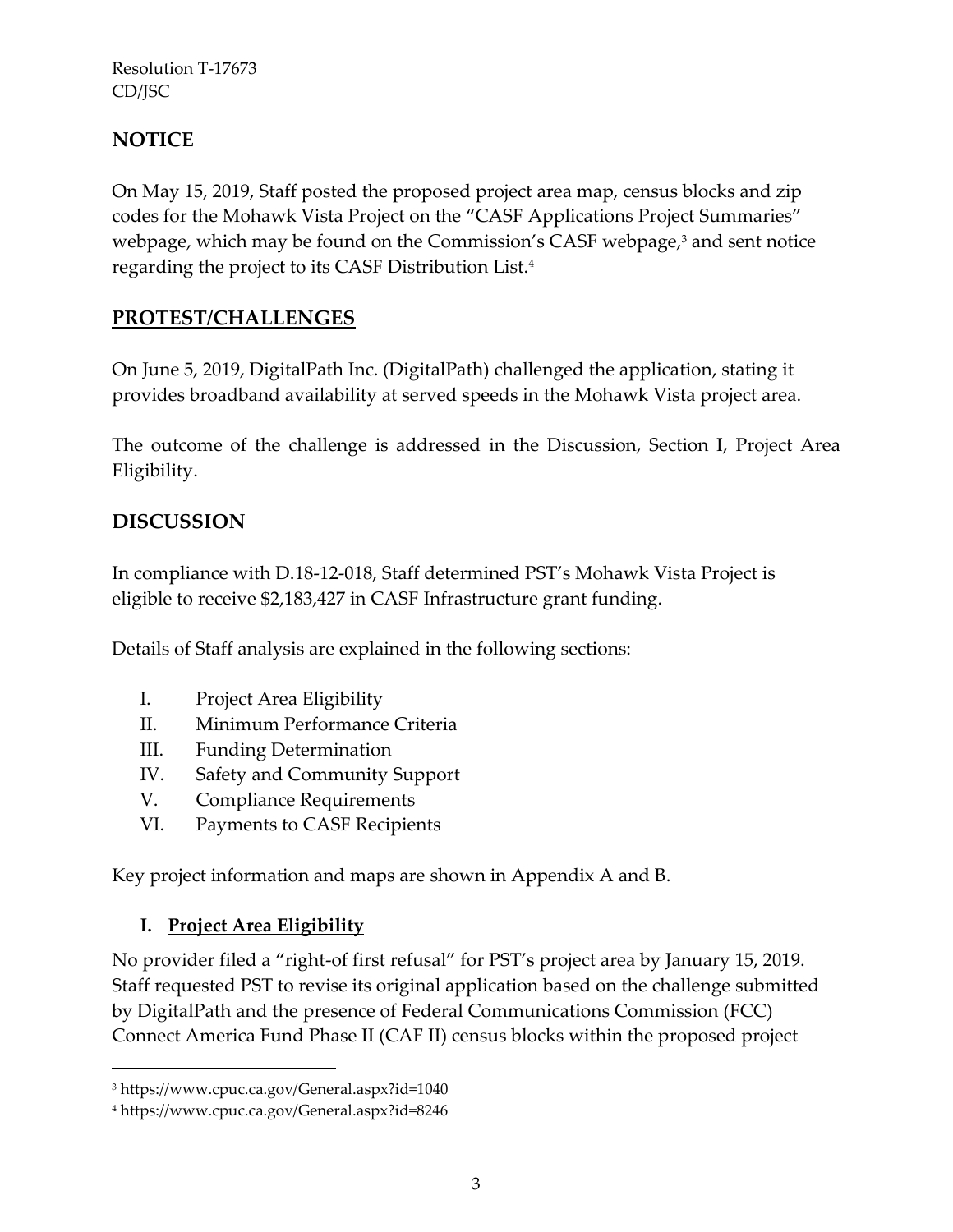area, as discussed below. The revised Mohawk Vista Project Summary was posted on the Commission's webpage on October 1, 2019. Based on PST's project revision, Staff determined the Mohawk Vista Project, including middle-mile infrastructure, is eligible for a CASF Infrastructure grant.

#### **PST revised its proposed project after nine census blocks were identified to be**

**served**. Only households that are unserved are eligible for a CASF Infrastructure grant. Unserved means there is no provider offering access at speeds of 6 Mbps downstream and 1 Mbps upstream. In PST's original application, PST proposed to offer broadband services to 287 unserved households located in fifty census blocks in the Mohawk Vista and Portola area. DigitalPath challenged the application stating that it provides broadband availability at served speeds in the Sierra Valley area. Based on customer address and billing information submitted by DigitalPath, Staff determined nine census blocks in the proposed project area were already served and directed PST to revise its application. In its first revised application, PST reduced the grant funding request to \$2,188,427 to serve 191 households in the remaining forty-one census blocks.

**PST revised its proposed project a second time after two census blocks were identified to be funded by CAF II**. Pub. Util. Code § 281(f)(5)(C) prohibits the Commission from approving a project where an existing facilities-based broadband provider has accepted federal funds from the Connect America Fund program unless the existing facility-based provider has notified the Commission before July 1, 2020, that it has completed its CAF II deployment in the census block. On March 1, 2018, the FCC released a public notice with a revised list of census blocks eligible for CAF II support.<sup>5</sup> Based on the 2018 FCC update of CAF II census blocks, Staff identified two extremely high-cost census blocks awarded to AT&T Communications that were located in the Mohawk Vista project area and directed PST to revise its application to remove the two ineligible census blocks.

In its second revised application, PST reduced the grant funding request to \$2,183,427 to serve 172 households within the thirty-nine census blocks. PST provided parcel addresses as verification and claimed the parcel addresses derived from the Plumas County parcel database would give a more accurate representation of the potential customer connections. Staff mapped the parcel address data and found 4 addresses were not in the project area, 5 addresses were local businesses, and 43 addresses appeared to be vacant land parcels based on satellite imagery. Thus, Staff determined the eligible household count for this project is 120. This number also conforms with the

 $\overline{a}$ 

<sup>5</sup> https://docs.fcc.gov/public/attachments/DA-18-205A1.pdf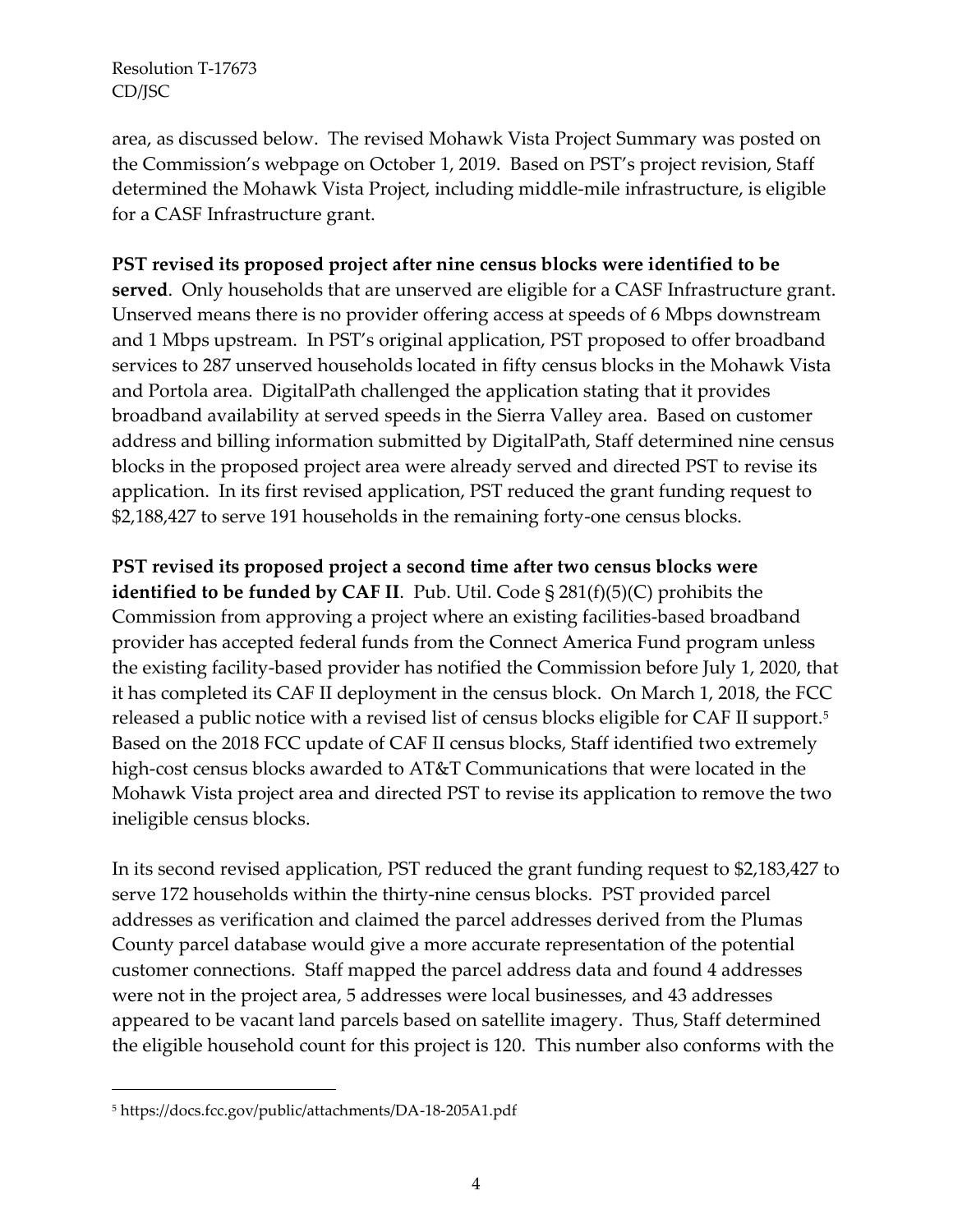$\overline{a}$ 

U.S. 2010 Census data. Table 1, below, summarizes PST's applications and Staff's determination.

|                                    | Unserved   | Census        | <b>CASF</b> Infrastructure |
|------------------------------------|------------|---------------|----------------------------|
|                                    | Households | <b>Blocks</b> | <b>Grant Funding</b>       |
| <b>Original Application</b>        | 287        | 50            | \$3,014,777                |
| <b>First Revised Application</b>   | 191        | 41            | \$2,188,427                |
| Second Revised Application         | 172        | 39            | \$2,183,427                |
| <b>Final Eligible Project Area</b> | 120        | 39            | \$2,183,427                |

**Table 1: PST Mohawk Vista Project Revision**

Staff finds the grant funding request reasonable even with the reduction of households from 172 to 120 because most of the project costs are to construct the middle-mile infrastructure. While the number of households is fewer, the middle-mile costs are still needed in order to provide direct connections to identified households for which lastmile facilities are to be built. Table 2, below, provides a summary of the PST's budgeted project costs.

| Table 2: Summary of PST's Project Costs |  |
|-----------------------------------------|--|
|                                         |  |

|                                              | Middle-Mile | Last-Mile | Total       |
|----------------------------------------------|-------------|-----------|-------------|
|                                              | Funding     | Funding   |             |
| <b>Original Project Costs</b>                | \$2,560,877 | \$453,900 | \$3,014,777 |
| <b>First Revision Project Costs</b>          | \$1,763,977 | \$424,450 | \$2,188,427 |
| <b>Second Revision / Final Project Costs</b> | \$1,758,977 | \$424,450 | \$2,183,427 |

**The revised Mohawk Vista Project is eligible for a CASF grant.** There are no existing facilities-based wireline or fixed wireless broadband service providers in the project area. According to the California Interactive Broadband Map, the area only has access to dial-up.<sup>6</sup>

**Middle-Mile infrastructure is eligible for a CASF grant.** PST proposes to place approximately 11.02 miles of middle-mile fiber optic cable, connecting Mohawk Vista and Portola to PST's core fiber network located in Delleker, and 2.08 miles of last-mile fiber optic cable for the FTTH facilities. Currently, the nearby communities of Blairsden, Delleker, and Graeagle are served utilizing middle-mile infrastructure deployed by PST with the aid of ARRA and CASF grant funds. PST proposes to extend

<sup>6</sup> Dial-up provides speeds of less than 200 Kbps downstream and 200 Kbps upstream.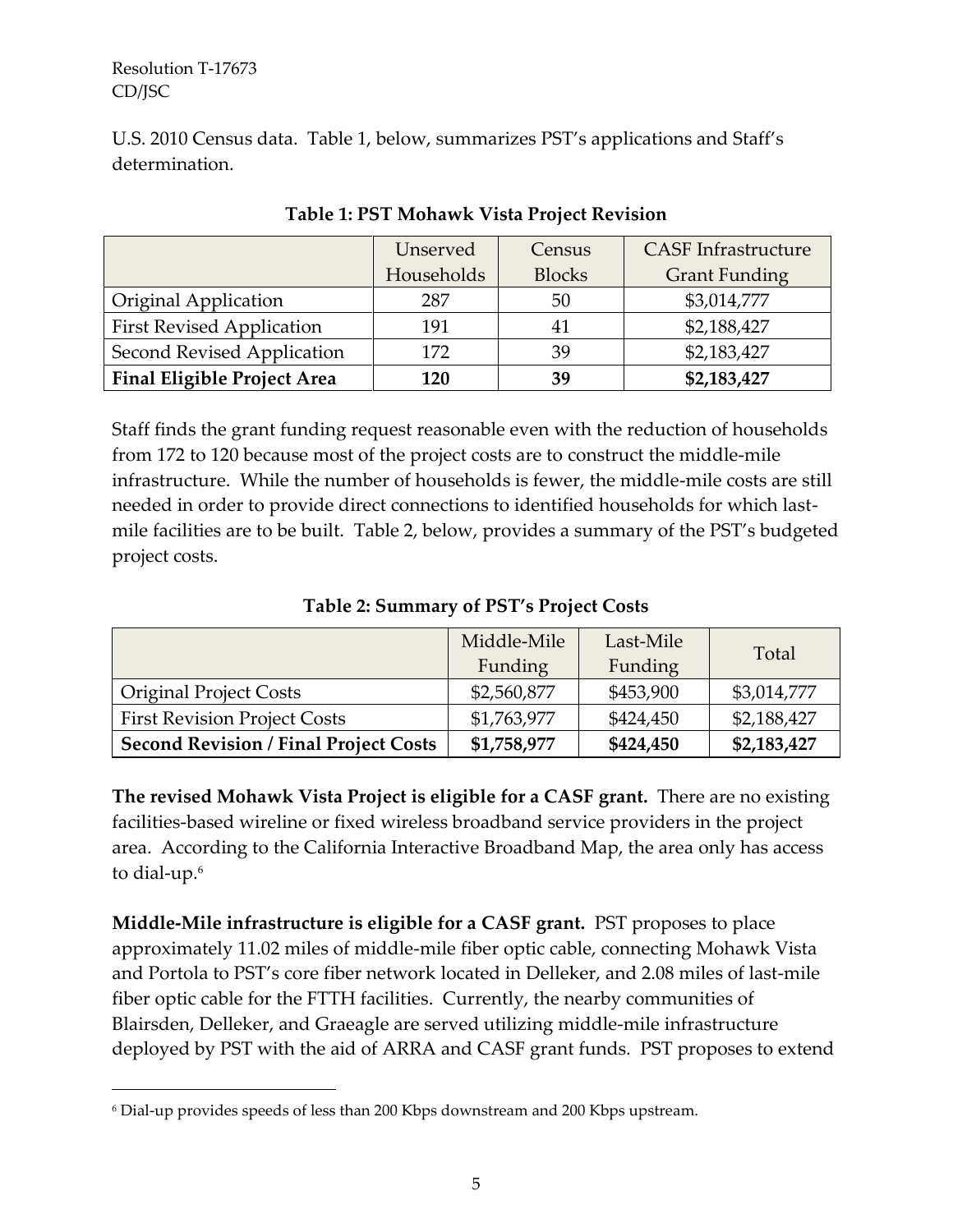its existing middle-mile infrastructure to deliver last-mile service to the Mohawk Vista project areas. PST is unable to deliver last-mile service absent building the additional fiber infrastructure. Therefore, Staff determined the middle-mile infrastructure is indispensable in order to serve the proposed communities and is eligible for CASF funding, pursuant to Pub. Util. Code § 281(f)(5)(B).

## **II. Minimum Performance Criteria**

Staff reviewed PST's application and determined the revised Mohawk Vista Project meets the minimum performance criteria pursuant to D.18-12-018, Appendix 1, Section 6, as summarized in Table 3.

|               | <b>CASF Performance Criteria</b>          | <b>Proposed Project</b> |  |
|---------------|-------------------------------------------|-------------------------|--|
|               | CEQA-exempt projects must be completed    |                         |  |
| Project       | within 12 months, and all other projects  | 12 months               |  |
| Completion    | shall be completed within 24 months after | (CEQA exempt)           |  |
|               | receiving authorization to construct      |                         |  |
|               | Prices committed for two years            | 2-year                  |  |
| Pricing       | after completion of the project           |                         |  |
| <b>Speed</b>  | At least 10/1 Mbps                        | $100/20$ Mbps           |  |
| Latency       | Maximum of 100 ms of latency              | $25 \text{ ms}$         |  |
| Data Caps     | Minimum of 190 GBs per month              | No data cap             |  |
|               |                                           | PST Low-Income          |  |
| Affordability | Must offer low-income plan                | Plan-\$15/month for     |  |
|               |                                           | $10/1$ Mbps             |  |

### **Table 3: Minimum Performance Criteria**

**PST's Mohawk Vista Project is categorically exempt from California Environmental Quality Act (CEQA) review.** PST has provided the Commission with its plan to use existing PSREC owned poles, public utility easements (PUE), and public rights of ways (ROW) for the installation of underground and aerial fiber cable. The proposed project would cover approximately 1.7 square miles in the Mohawk Vista and Portola area of Plumas County, California and deploy middle-mile fiber infrastructure and last-mile FTTH facilities.

The majority of the build will consist of 9.89 miles of aerial fiber installation on existing overhead electrical infrastructure and 3.21 miles of underground installation of fiber conduit. The aerial portion will follow existing powerline corridors in county ROWs and PUEs. New underground construction includes approximately 16,950 feet of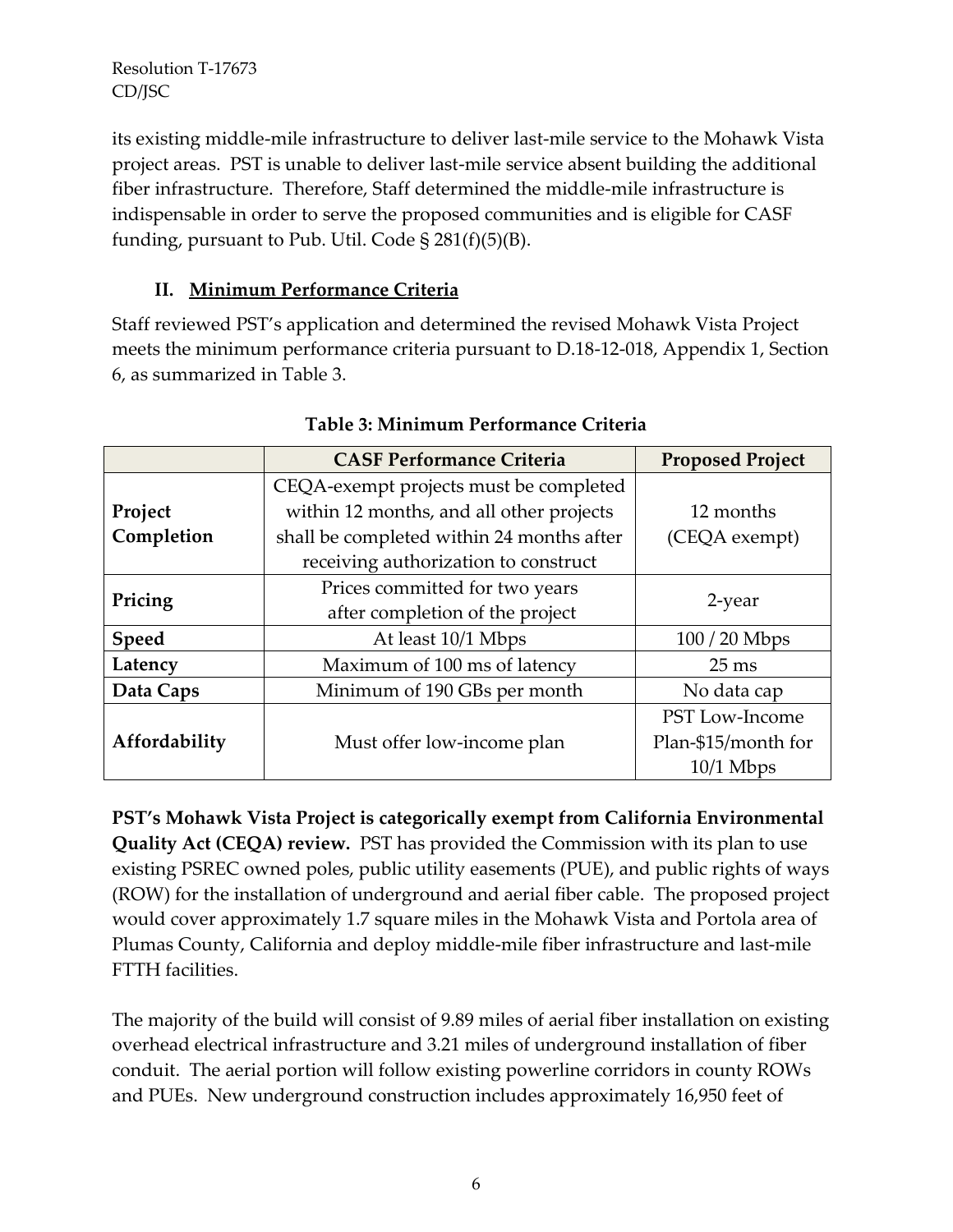$\overline{a}$ 

trenching which will be performed with a backhoe within existing PSREC PUEs. Following the installation of underground facilities and cabling, the site will be returned to its original condition.

Based on the above information, Energy Division has confirmed that the project is categorically exempt from CEQA review. This project meets the criteria of the CEQA categorical exemptions found in CEQA Guidelines, 14 C.C.R. § 15301 (Existing Facilities) and § 15304 (Minor Alterations to Land). Thus, the entirety of the Mohawk Vista Project is categorically exempt from CEQA review.

#### **PST's broadband service offering and pricing meet CASF minimum performance**

**criteria.** PST commits to residential and low-income broadband pricing plans, as summarized in Table 4 and Table 5, for two years starting from the beginning date of service. 7 Activation and installation fees will be waived for this project, as required by CASF requirements. PST's equipment fee will be waived for the first two years and will cost \$99 per year thereafter.

| <b>Download Speed</b> | <b>Upload Speed</b> | <b>Monthly Price</b> |
|-----------------------|---------------------|----------------------|
| 10 Mbps               | 1 Mbps              | \$55                 |
| 15 Mbps               | 5 Mbps              | \$65                 |
| 20 Mbps               | 5 Mbps              | \$75                 |
| 25 Mbps               | 10 Mbps             | \$85                 |
| 50 Mbps               | 10 Mbps             | \$95                 |
| 100 Mbps              | 20 Mbps             | \$109                |

**Table 4: Broadband Pricing Plan**

#### **Table 5: Low-Income Broadband Pricing Plan**

| <b>Download Speed</b> | <b>Upload Speed</b> | <b>Monthly Price</b> |
|-----------------------|---------------------|----------------------|
| 10 Mbps               | 1 Mbps              | \$15.00              |
| 15 Mbps               | 5 Mbps              | \$25.00              |
| 20 Mbps               | 5 Mbps              | \$35.00              |

The proposed speed offerings (up to 100 Mbps download and up to 20 Mbps upload) meet the 10/1 minimum performance requirement. This project is capable of providing

<sup>7</sup> On November 27, 2019, PST submitted reply comments to address concerns of broadband affordability raised in California Public Advocates Office's comments. PST provided revised broadband pricing for low-income customers.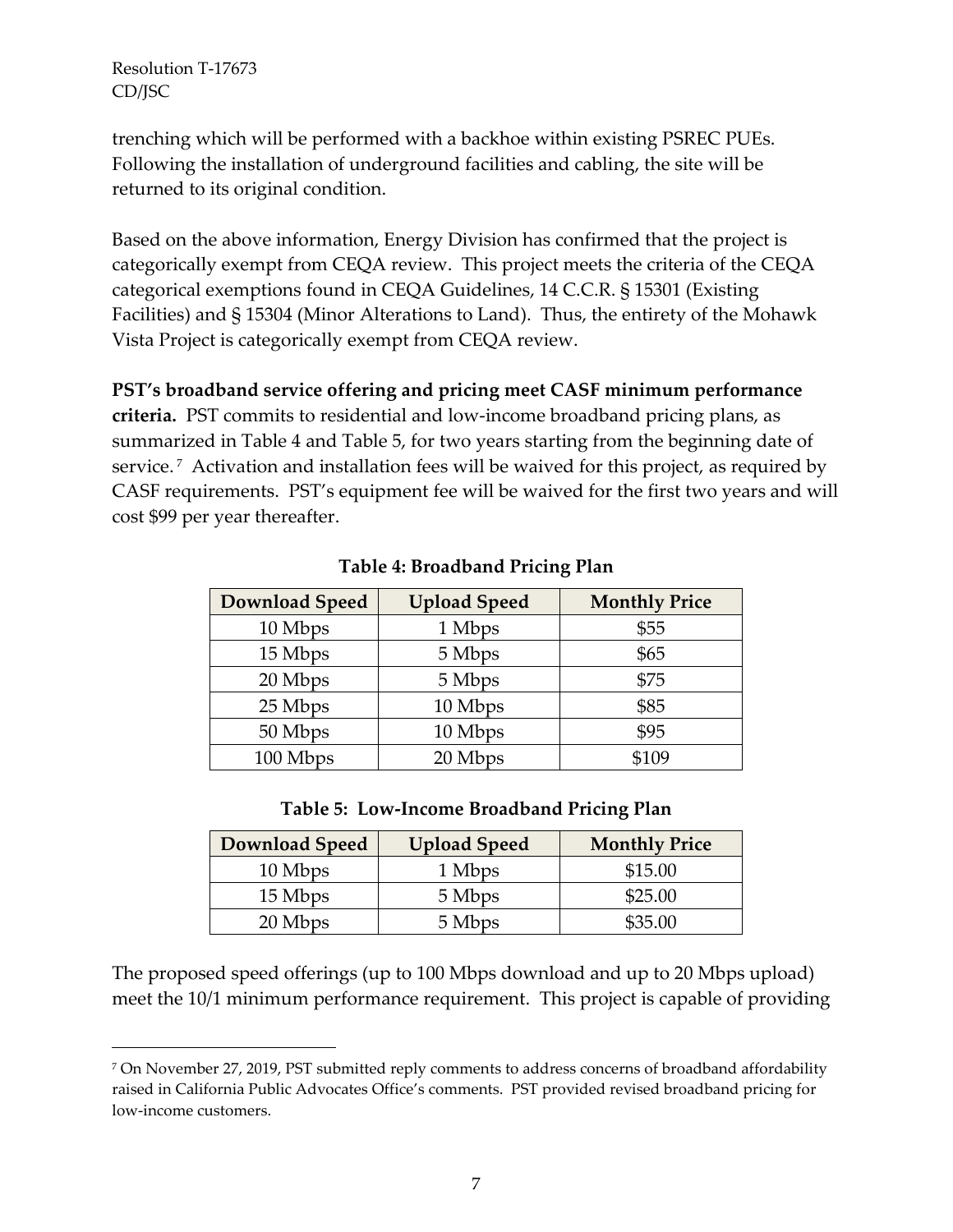Internet service with speeds of up to 1 Gbps download and 1 Gbps upload, which will be available to customers; however, the standard service offering is 100 Mbps download and 20 Mbps upload. PST's service offering is for broadband access only, no voice services will be provided. This service will be available to the general public, as well as anchor institutions and small businesses, such as the Portola U.S. Post Office, Portola City Hall, and Portola Library.

### **III. Funding Determination**

**PST is eligible to receive 100 percent funding to cover the costs for its Mohawk Vista Project.** AB 1665 authorizes the Commission to award grants to fund all or a portion of the project and requires that it determine, on a case-by-case basis, the level of funding to be provided.<sup>8</sup> Staff considered the statutory factors to determine the grant funding level, pursuant to Pub. Util. Code §§ 281(f)(13) and 281(b)(2)(B)(i), and the CASF rules adopted in D.18-12-018.<sup>9</sup> Based on those factors, Staff determined PST's request of a 100 percent funding level is appropriate; and thereby recommends approval of \$2,183,427 for the Mohawk Vista Project. Table 6, below, summarizes Staff's funding level determination for PST's Mohawk Vista Project.

| <b>Funding Criteria</b>                                            | <b>Revised Project</b> |
|--------------------------------------------------------------------|------------------------|
| Baseline for Eligible Project (60%)                                | 60%                    |
| Service Level Preference: Only Dial-up or No Internet Connectivity | $0\%$                  |
| $(40\%)$ - no fixed or mobile broadband                            |                        |
| Low Income – (up to $40\%$ )                                       |                        |
| Median Household Income for community is less than<br>$\bullet$    | 30%                    |
| CARE standard for family of 4, which is currently \$50,200         |                        |
| $(30\%)$                                                           |                        |

#### **Table 6: Criteria for Project Funding Level**

 $\overline{a}$ 

<sup>8</sup> Pub. Util. Code, § 281(f)(13). See Bill Analysis prepared by California Assembly Committee on Conveyance, April 26, 2017, p.4. "Arguably since the creation of CASF, most areas that have been served by CASF funds are projects in which applicants feel that their cost, combined with CASF funds, warrant an investment in deploying broadband in such areas. However, this leaves most of the remaining unserved areas of state, mostly in rural and small communities, still without broadband connectivity due to the lack of investment by providers who feel that the difficulties associated with deploying and maintaining such a network in the area for a limited amount of potential customers, even combined with CASF funds, would not result in a positive return on investment. Arguably, the remaining unserved households potentially are households in which even a 70% total cost CASF grant still does not provide enough incentive for a provider to build. Hence, CPUC should consider awarding grants that offer funding for 100% of total costs when warranted."

<sup>9</sup> *See* D.18-12-018, pp. 19-22 and Table 1.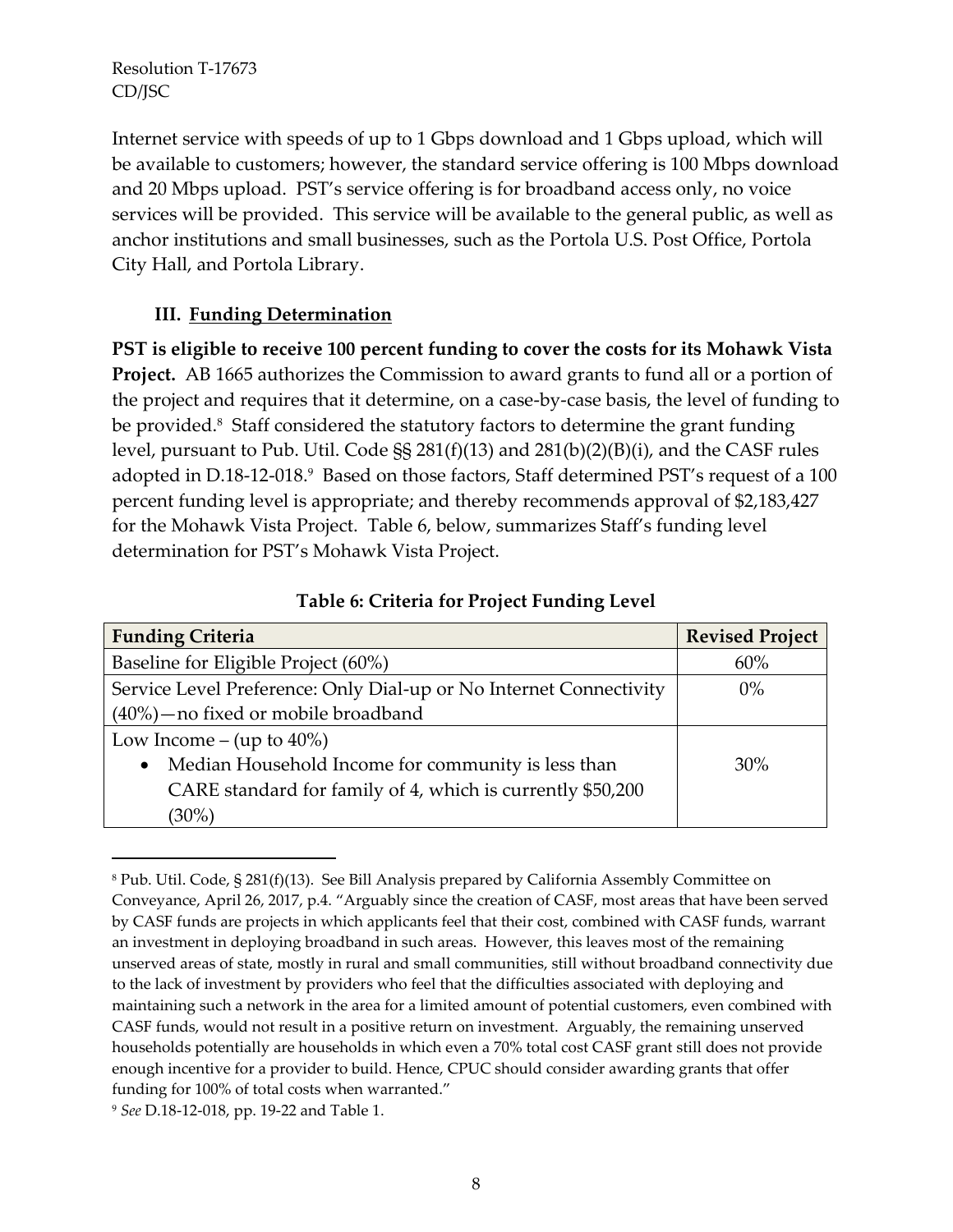$\overline{a}$ 

| Applicant serves low-income customers for no more than<br>$\bullet$     | 10%          |
|-------------------------------------------------------------------------|--------------|
| \$15/month (10%)                                                        |              |
| Others: PU Code Sec 281 (f)(13) Criteria – (up to 20%)                  |              |
| Inaccessible Location (10%)<br>$\bullet$                                | 10%          |
| • Uses Existing Infrastructure $(10\%)$                                 | 10%          |
| Makes a Significant Contribution to the Program Goal (10%)<br>$\bullet$ | 10%          |
| <b>Total Funding Level</b>                                              | $100\%^{10}$ |

Details of the appropriate funding level are described below.

**Baseline for an Eligible Project qualifies for 60 percent funding.** The CASF program is intended to finance capital costs of projects deploying broadband facilities in unserved areas of California. The identified communities of Beckwourth, C-Road, Mabie, Mohawk Vista, and Portola meet all of the eligibility criteria, as previously described in the Project Area Eligibility section.

**Service Level Preference does not qualify for additional funding.** Pub. Util. § 281(b)(2)(B)(i) encourages the Commission to give preference to projects in areas with no Internet connectivity or where Internet connectivity is available only through dial-up service and that are not served by any form of wireline or wireless facility-based broadband service. According to the California Interactive Broadband Map, all the proposed project areas are unserved by wireline or fixed wireless broadband service; however, Staff discovered the area has Internet access via mobile data services which is considered "internet connectivity." Thus, this project does not receive the additional 40 percent funding.

**Low Income considerations qualify for an additional 40 percent funding**. The average median income of the census block groups in the proposed project area is \$47,594, and thus qualifies for an additional 30 percent funding. For those with incomes below 190 percent of the federal poverty level, PST will offer a \$15 monthly plan and is therefore eligible for an additional 10 percent funding.

**Other Factor considerations qualify for an additional 20 percent funding.** The Mohawk Vista Project meets all three criteria and qualifies for the additional 20 percent funding.

<sup>10</sup> The maximum funding level is 100 percent. *See* D.18-12-018, Table 1. Summary of Funding Level Determinations.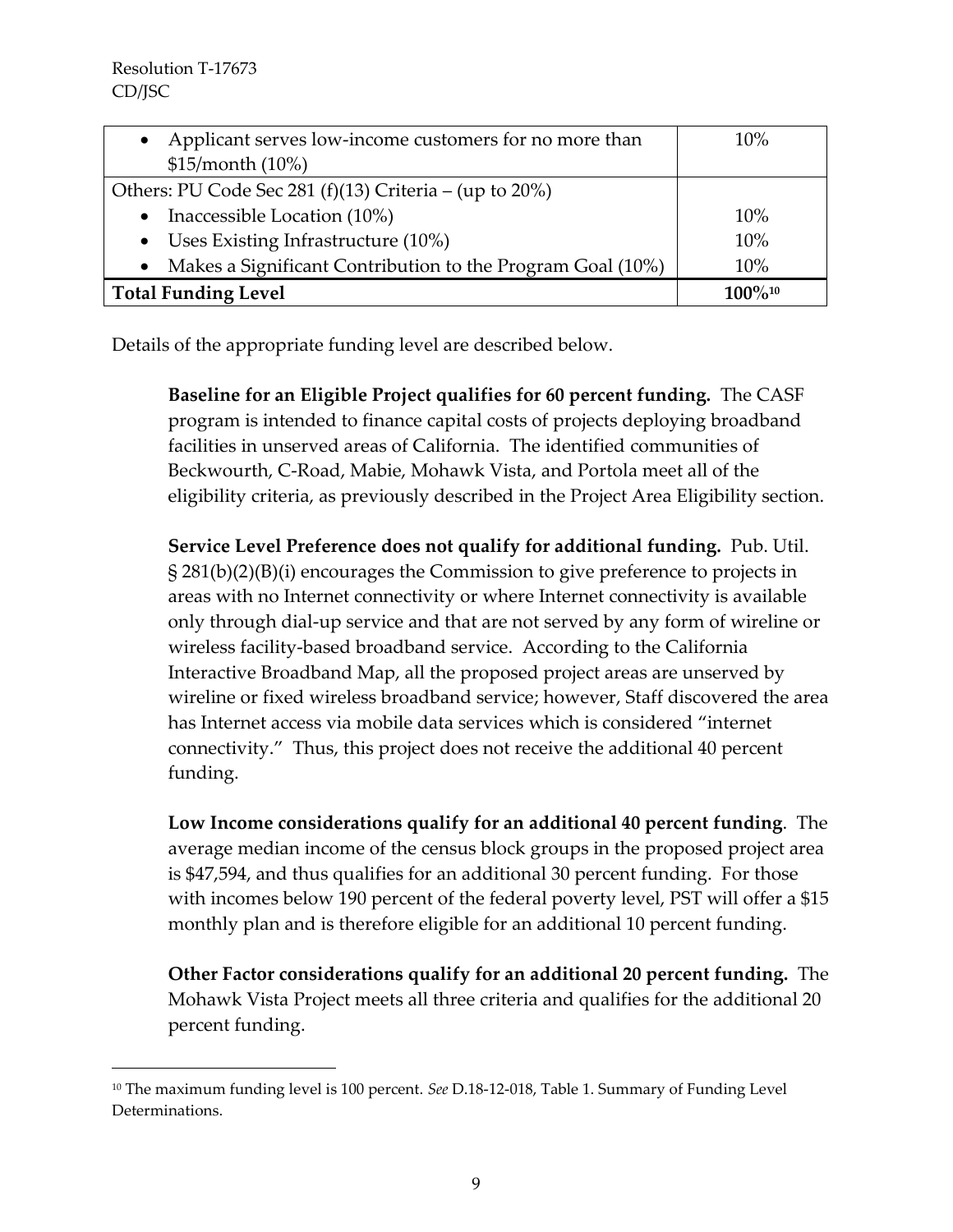$\overline{a}$ 

The proposed project meets the inaccessible location criteria for an additional 10 percent funding. Staff considers the project area to be difficult terrain and relatively inaccessible to advanced broadband communications infrastructure because the project area is located in the remote northern Sierra Nevada mountains and Plumas National Forest. Additionally, the proposed project areas are in rural census blocks as defined by the U.S. Census. Details of geography and topography are shown in Appendix C.

The proposed project is eligible for an additional 10 percent funding for use of its existing infrastructure. PST proposes to use existing infrastructure from a legacy cable television system it acquired to upgrade and deploy broadband.

The project makes a significant contribution to the program goal and is eligible for an additional 10 percent funding. The Northeast California Connect Consortium region to which the communities of Beckwourth, C-Road, Mabie, Mohawk Vista, and Portola belong, is at 90.4 percent, $^{\rm 11}$  which is below the 98  $^{\rm 1}$ percent CASF program goal. Therefore, this project is considered as making a significant contribution to the program goal.

#### **IV. Safety and Community Support**

The CASF program encourages the deployment of broadband throughout the State to enable the public to access Internet-based safety applications, telehealth services, access to emergency services, and to allow first responders to communicate with each other and collaborate during emergencies.

**PST's Mohawk Vista Project will provide enhanced communications services that will promote public safety capabilities in an area located in a Tier 2 Fire-Threat District.** Reliable broadband Internet service will promote public safety and play an important role in response and recovery from future fires.<sup>12</sup> The communities of Beckwourth, Mohawk Vista, and Portola have been designated by CalFire as "Communities at Risk" of damage from wildfire. East Sierra Valley Chamber of Commerce and Plumas County Public Health Agency filed letters of support for the project emphasizing the importance of broadband access in rural communities for safety and emergency services. Per East Sierra Valley Chamber of Commerce, PST has

<sup>11</sup> *See* 2018 Annual Report on the California Advanced Services Fund, California Public Utilities Commission, Issued April 2019, Table 2: Remaining Unserved Households in Each Consortia Region. <sup>12</sup> See https://www.cpuc.ca.gov/firethreatmaps/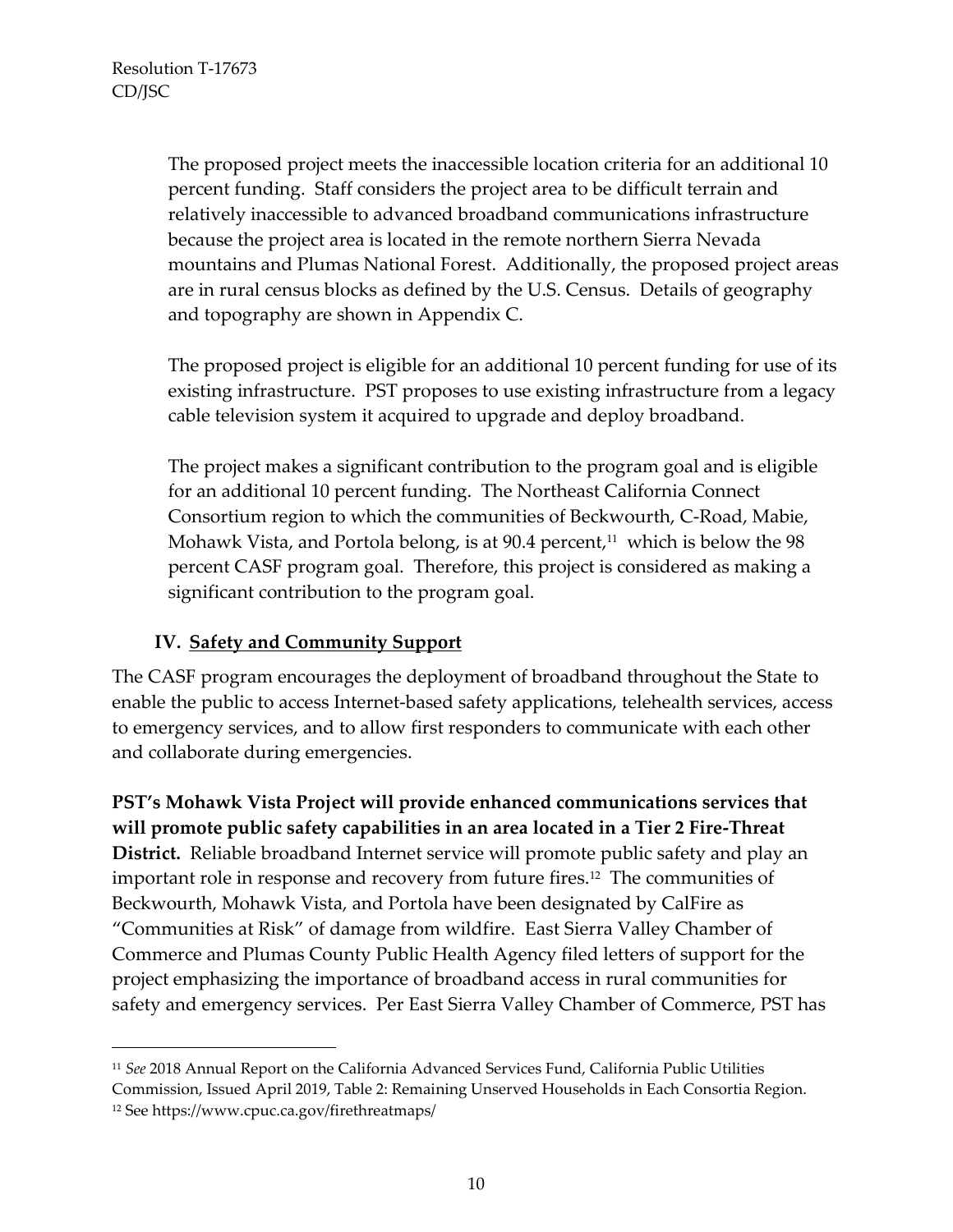been providing critical telecommunications services to neighboring rural communities, however, not all have access to high-speed Internet. Further, the East Sierra Valley Chambers of Commerce argues that the Sierra Valley has been overlooked by service providers such as AT&T and Verizon, such that the area is lacking good, reliable communications. The City of Portola also filed a letter of support citing the broadband deployment would enable local fire stations to provide better emergency medical services. For these reasons, Staff finds the project will enhance public safety.

**The project is greatly supported by the community for its potential to remove barriers to economic and workforce development, health care, education and public safety.** As the only higher education provider in Plumas County, Feather River College supports the project based on the premise that high-speed Internet is integral for residents to access academic content essential for community and economic development. Feather River College offers online courses, including video streaming content, for entrepreneurship training and website development. Broadband availability is related to economic growth by enabling local businesses access to regional markets and greater professional development and training opportunities. Per the Plumas County Board of Supervisors, the project brings the prospect of economic growth by attracting new businesses that will provide and create jobs in the region. In general, the project is supported by the community for its potential to remove barriers to economic and workforce development and to improve health care, education, public safety and quality of life for community members.

Letters of Support were also received from US House Representative Doug LaMalfa (District 1), California Assemblyman Brian Dahle (District 1), Mohawk Valley Stewardship Council, and Sierra Nevada Journeys.

#### **V. Compliance Requirements**

PST is required to comply with all the guidelines, requirements, and conditions associated with the grant of CASF funds as specified in D.18-12-018 and its Appendix 1. Such compliance includes, but is not limited to, the items noted below.

#### A. Deployment Schedule

The Commission expects PST to complete the project within 12 months from the start date (whereby PST has secured CEQA approval from the Commission and all required permits). If PST is unable to complete the proposed project within the 12-month timeframe requirement, it must notify the Director of the Communications Division as soon as PST becomes aware of this possibility. If such notice is not provided, the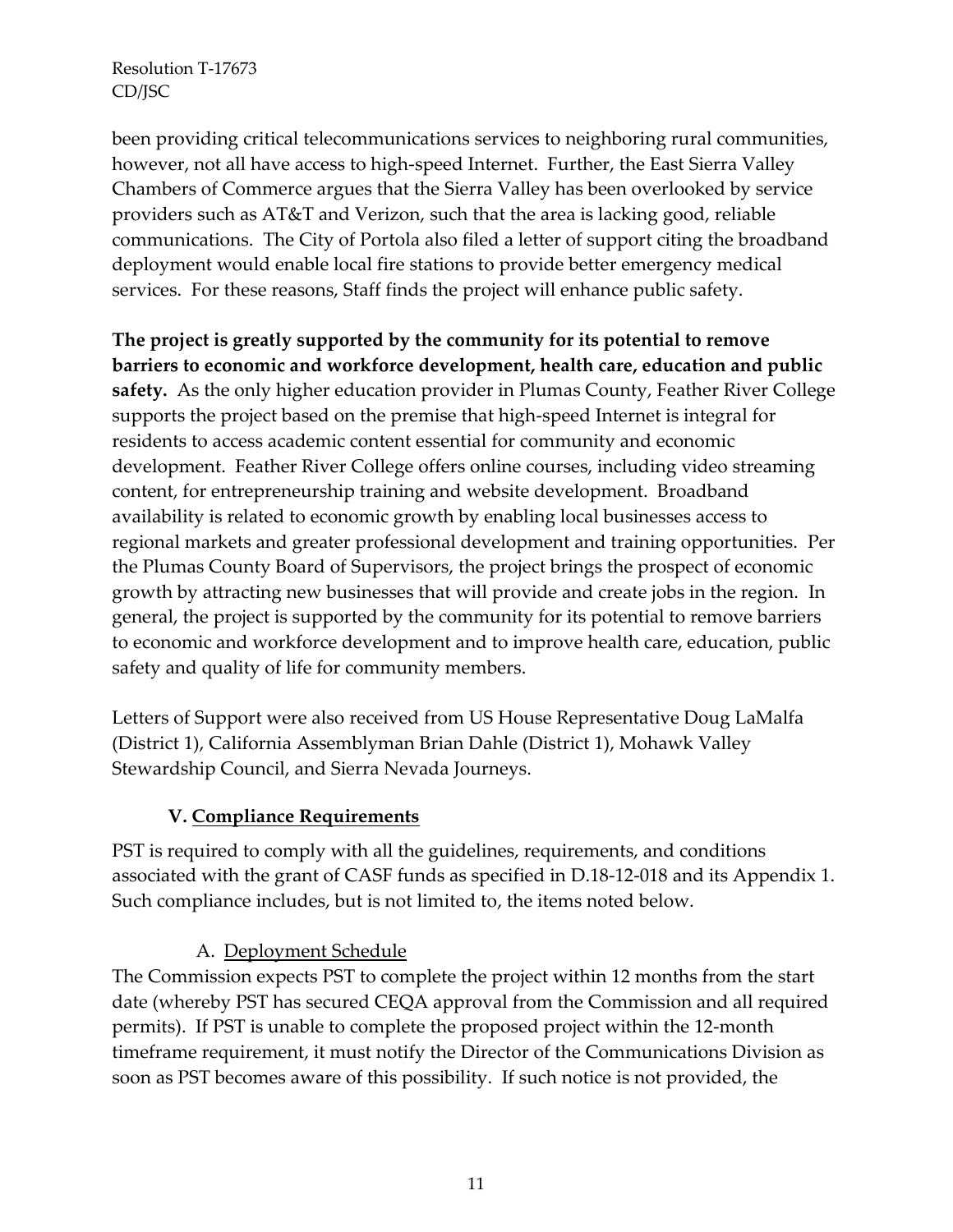Commission may reduce payment for failure to satisfy the requirement of timely notifying the Director.

### B. Execution and Performance

Staff and PST shall determine a project start date after the CASF grant recipient has obtained all approvals. The Commission may terminate the grant should PST or any contractor it retains fail to commence work by the designated date, upon five days written notice to PST. In the event that PST fails to complete the project in accordance with the terms of CPUC approval as set forth in this resolution, PST shall reimburse some or all of the CASF funds that it has received. PST must complete all construction covered by the grant on or before the grant's termination date.

# C. Letter of Credit

The Commission exempts Certificate of Public Convenience and Necessity (CPCN) holders from providing a letter of credit, on the basis that the company submitted a performance bond to the Commission to maintain its CPCN and that the Commission has other means to enforce compliance. In its application, PST provided proof of CPCN registration and thus, is exempt from providing a letter of credit.

## D. Project Audit

The Commission has the right to conduct any necessary audit, verification, and discovery during project implementation/construction to ensure that CASF funds are spent in accordance with Commission approval.

The PST invoices will be subject to a financial audit by the Commission at any time within three years of completion of the work.

## E. Reporting

All grantees must submit quarterly progress reports on the status of the project irrespective of whether grantees request reimbursement or payment. Before full payment of the project, PST must submit a project completion report. Progress reports shall use the schedule for deployment, major construction milestones and costs submitted in the proposal; indicate the actual date of completion of each task/milestone as well as problems and issues encountered, and the actions taken to resolve these problems and issues during project implementation and construction; and identify future risks to the project.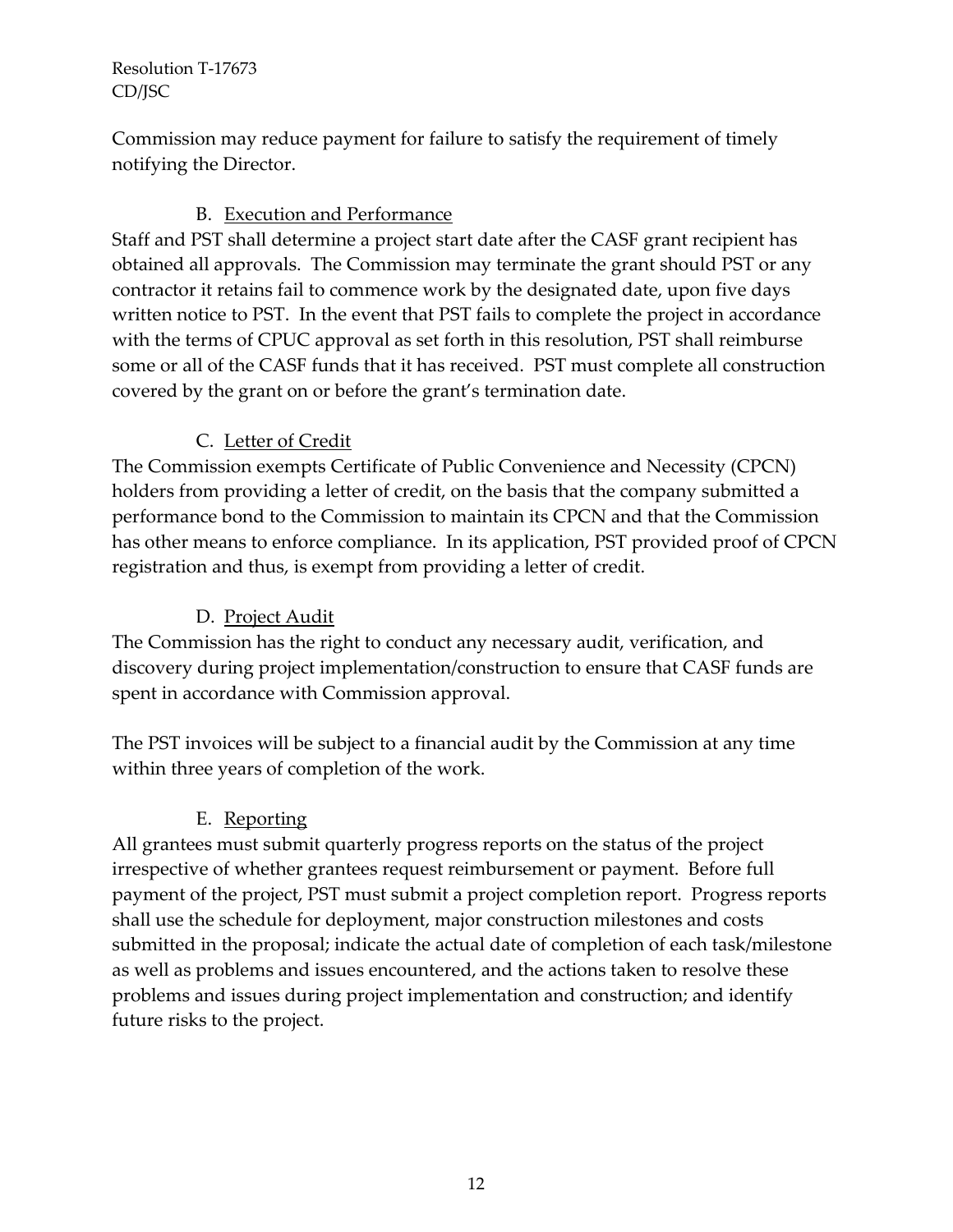Recipients shall also include test results on the download and upload speeds on a census block basis in the final completion report. PST must certify that each progress report is true and correct under penalty of perjury.

## F. Submission of Form 477

The FCC currently requires broadband providers to submit semiannually Form 477, which includes speed data. While there is an imperfect match between the data that is reported in Form 477 and to the data relevant to the CASF project, Form 477 data will be useful in documenting CASF deployment for the PST's new service. Pursuant to CASF guidelines, CASF grant recipients must submit a copy of their Form 477 data directly to the CPUC, concurrent with their submission of the same data to the FCC, for a five-year period after completion of the project.<sup>13</sup>

# G. Prevailing Wage

Section 1720 of the California Labor Code specifies that CASF-subsidized projects are subject to prevailing wage requirements. PST has committed to follow state prevailing wage requirements with regards to this project.

## **VI. Payments to CASF Recipients**

The Commission may reimburse PST's expenses in accordance to Pub. Util. Code § 281(f)(11). Details of reimbursable expenses are in Appendix D.

# **COMMENTS ON DRAFT RESOLUTION**

In compliance with Public Utilities Code § 311(g), a notice letter was e-mailed on October 31, 2019, informing all parties on the CASF Distribution List of the availability of this draft resolution for public comments at the Commission's website at [http://www.cpuc.ca.gov/PUC/documents/.](http://www.cpuc.ca.gov/PUC/documents/)

Comments were submitted by the Public Advocates Office (PAO) on November 25, 2019. Reply comments were submitted by PST on November 27, 2019.

## **PAO's Comments**

 $\overline{a}$ 

PAO recommends PST be required to provide an affordable low-income broadband plan starting at \$15 per month, which is consistent with other CASF applicants. PAO asserts that the proposed Mohawk Vista project does not meet

<sup>13</sup> *See Approval of the California Advanced Services Fund (CASF) Application Requirements and Scoring Criteria for Awarding CASF Funds* (2008) Cal. P.U.C. Res. No. T-17143, p. 4.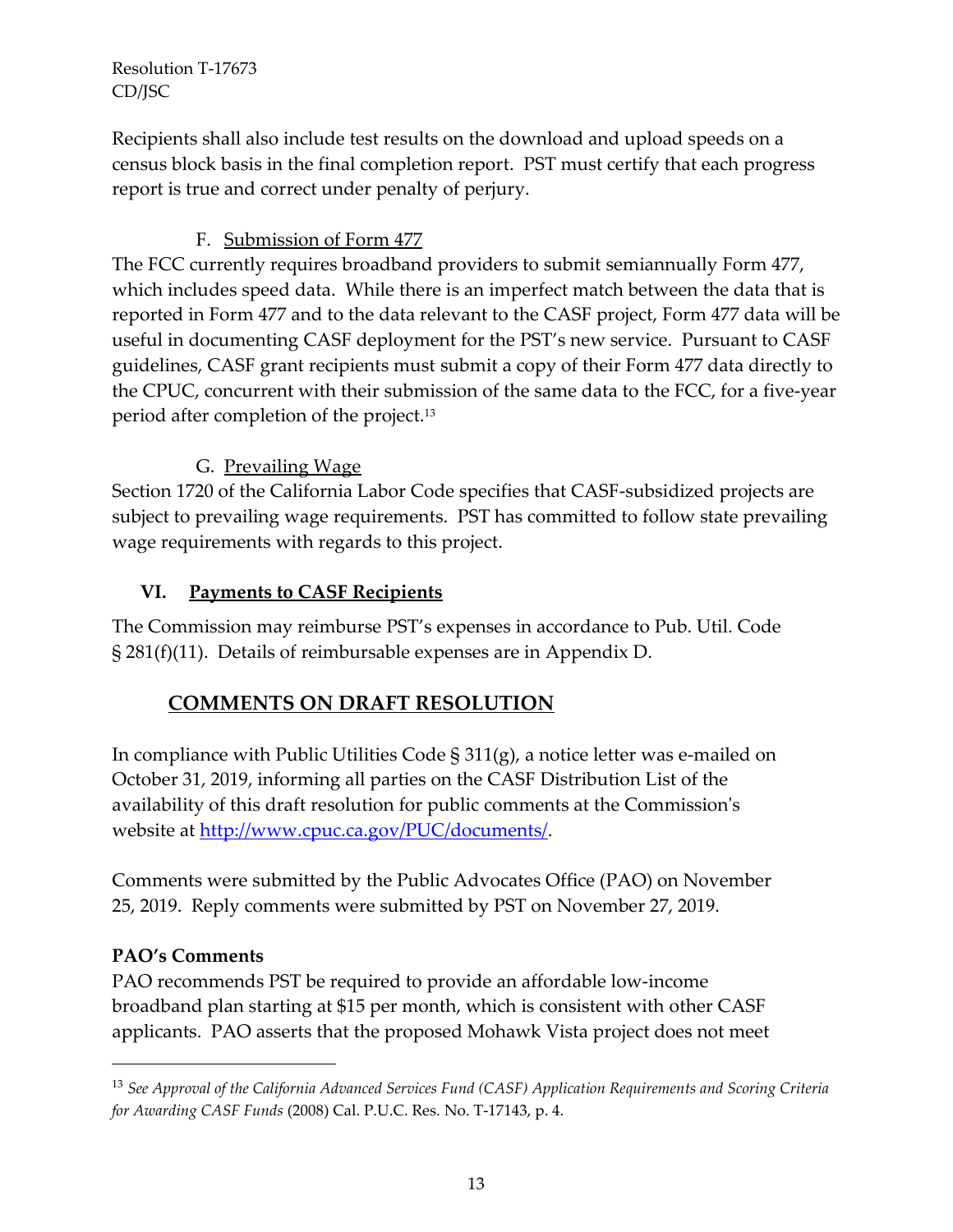the minimum performance criteria pursuant to D.18-12-018 because the discount of \$10 per month does not satisfy the requirement of "affordability" for low-income customers. PAO also argues the \$10 discount offered by PST will result in a minimum price of \$45 per month, which is significantly higher compared to other low-income broadband plans.

### **PST's Reply Comments**

In response to PAO's comments, PST proposes to revise its low-income broadband plan to start at \$15 per month for 10 Mbps download/ 1 Mbps upload.

### **Staff's Responses to Comments and Reply Comments**

Given PST's proposal to revise its low-income program offering, Staff recommends awarding PST the additional 10 percent funding for the Low-Income funding criteria. This resolution has been revised to reflect the additional 10% funding.

Staff recognizes affordability is the most common barrier to adoption and appreciates PAO's proposal on a reasonable standard for affordability. However, the issue of what is considered an affordable low-income broadband plan is a policy issue that should be addressed in a proceeding.

## **FINDINGS**

- 1. PST filed an application for CASF funding for its Mohawk Vista Project on May 1, 2019. The revised proposed project would deploy middle-mile and last-mile fiber facilities that will enable provision of high-speed Internet service with speeds of up to 100 Mbps download and 20 Mbps upload to 120 households in the unserved communities of Beckwourth, C-Road, Mabie, Mohawk Vista, and Portola in Plumas County.
- 2. On May 15, 2019, Staff posted a summary of the proposed project, including a listing of the census blocks and zip codes covered, and the proposed project area map. The project summary was posted on the "CASF Application Project Summaries" webpage, which may be found on the Commission's website.
- 3. Staff received one challenge to this project from DigitalPath, Inc. Based on the review of information submitted, Staff concluded nine of the proposed census blocks were already served. Staff requested that PST revise its application to remove the served census blocks. On October 1, 2019, Staff posted the revised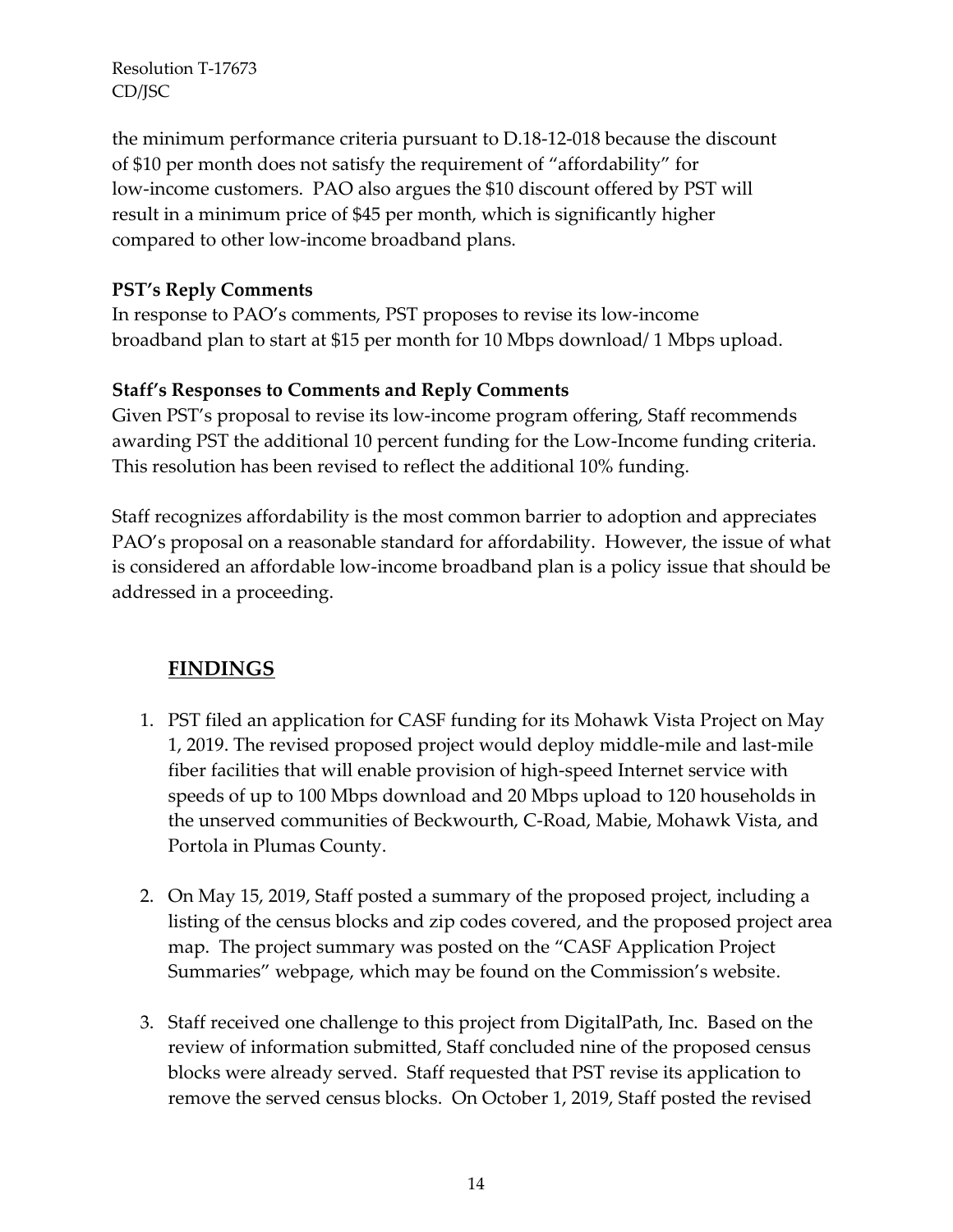project summary on the "CASF Applications Project Summaries" webpage. The application eligible areas are in census block groups: 060630002011, 060630003001, 060630003002, and 060630003003.

- 4. Based on its review, Staff determined that the project qualifies for funding pursuant to CASF guidelines and requirements found in D.18-12-018 and its Appendix 1 and recommends Commission approval of CASF funding for PST's Mohawk Vista Project.
- 5. The Commission has determined that the project is categorically exempt from CEQA review, pursuant to CEQA guidelines at 14 C.C.R. § 15301 regarding exemption for existing facilities and § 15304 regarding minor alterations to land.
- 6. A notice was e-mailed on October 31, 2019, informing all applicants filing for CASF funding and parties on the CASF distribution list of the availability of the draft of this Resolution for public comments at the Commission's website http://www.cpuc.ca.gov/PUC/documents/. PAO submitted comments; PST submitted reply comments.

### **THEREFORE, IT IS ORDERED that:**

- 1. The Commission shall award \$2,183,427 to PST for the Mohawk Vista Project as described herein and summarized in Appendix A of this Resolution, which shall be paid out of the CASF Infrastructure Grant Account in accordance with the guidelines adopted in D.18-12-018 and its Appendix 1, and with the process defined in Appendix D "Payments to CASF Recipients" of this Resolution..
- 2. PST shall comply with all guidelines, requirements and conditions associated with a CASF award as specified in D.18-12-018 and its Appendix 1, and requirements for this project included in this resolution, and must submit the FCC Form 477 to the Commission, as specified in Resolution T-17143.
- 3. If PST fails to complete the project in accordance with the CASF guidelines and requirements outlined in D.18-12-018 and its Appendix 1, and the terms in this Resolution, PST must reimburse some or all of the CASF funds that it has received.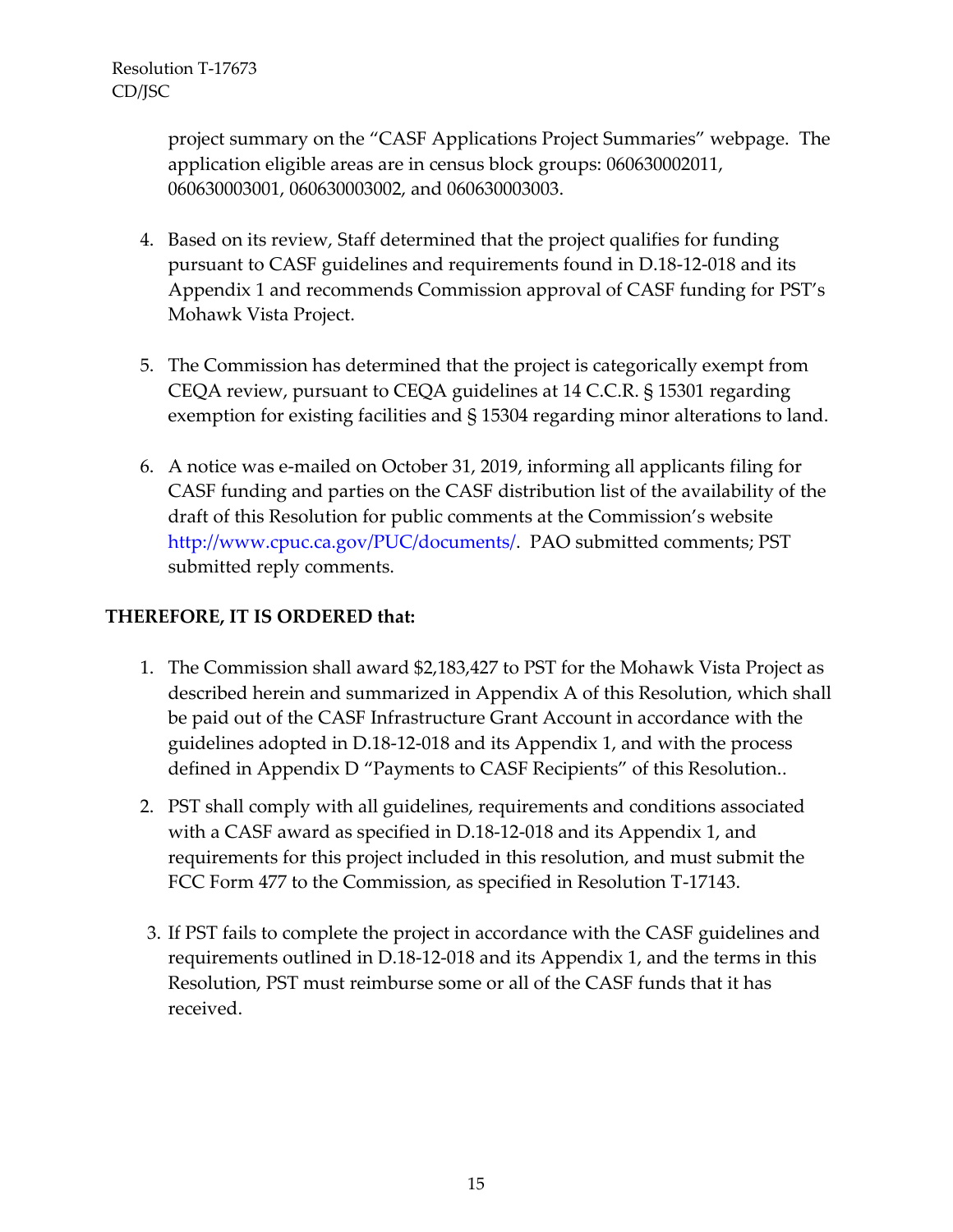> 4. PST must complete and execute the consent form (to be sent to the Grantee after this Resolution is adopted) agreeing to the conditions set forth in this Resolution and return it the CASF Staff within 30 calendar days from the date of the adoption of this Resolution. Failure to submit the consent form within 30 calendar days from the adoption date of this Resolution may result in the Commission voiding the grant award.

This Resolution is effective today.

I hereby certify that this Resolution was adopted by the Public Utilities Commission at its regular meeting on December 5, 2019. The following Commissioners approved it:

/s/ ALICE STEBBINS

Alice Stebbins Executive Director

MARYBEL BATJER President LIANE M. RANDOLPH MARTHA GUZMAN ACEVES CLIFFORD RECHTSCHAFFEN GENEVIEVE SHIROMA Commissioners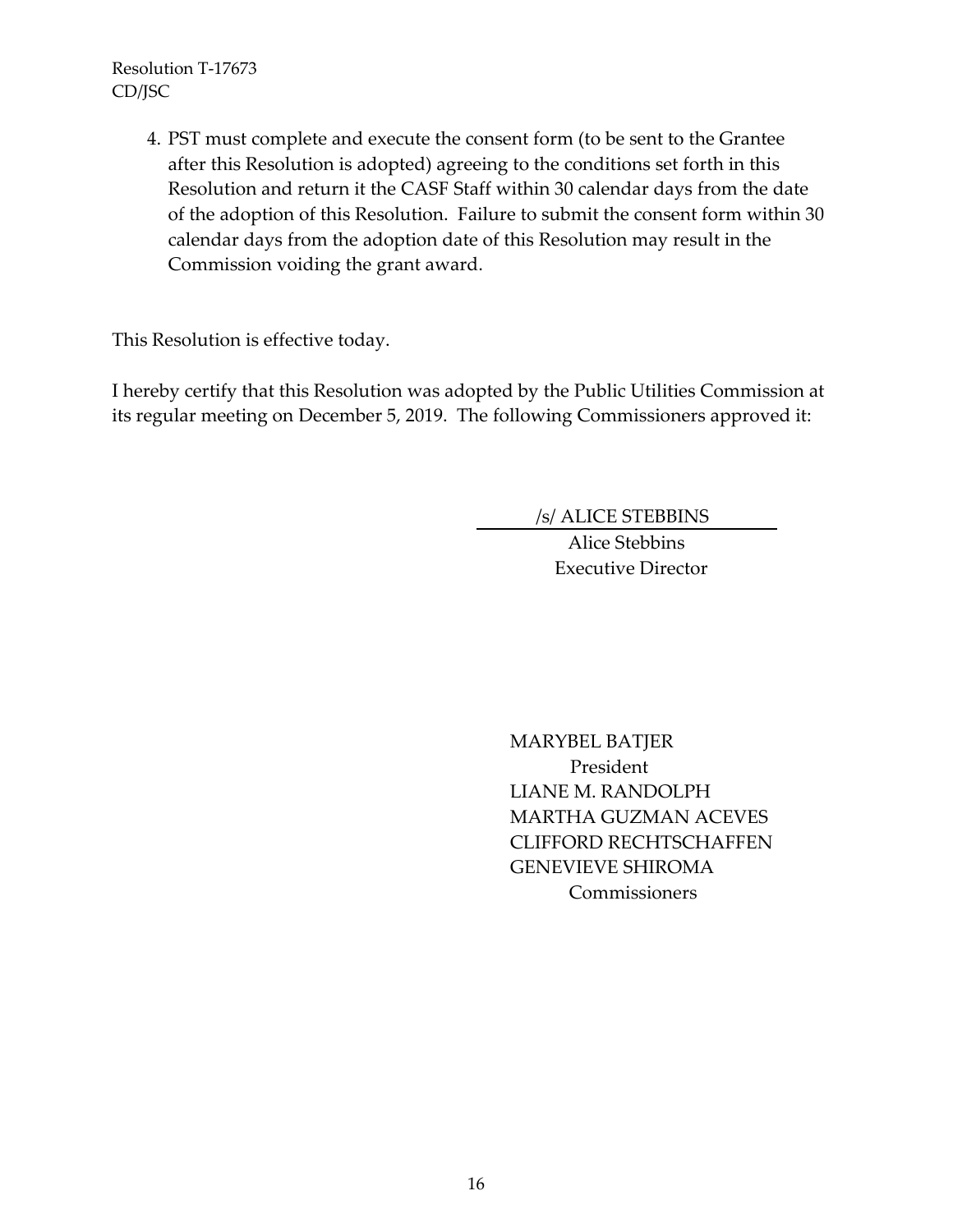f

## **APPENDIX A**

# **Resolution T-17673: Plumas Sierra Telecommunications, Mohawk Vista Project CASF Applicant Key Information**

| Project Name                                       | <b>PST Mohawk Vista Project</b>                                                                                                                                                                                                                                                                                                                                                          |                                                                                                                                                                                                                                                                                                                                                                       |
|----------------------------------------------------|------------------------------------------------------------------------------------------------------------------------------------------------------------------------------------------------------------------------------------------------------------------------------------------------------------------------------------------------------------------------------------------|-----------------------------------------------------------------------------------------------------------------------------------------------------------------------------------------------------------------------------------------------------------------------------------------------------------------------------------------------------------------------|
| Project Plan                                       | project proposes to build<br>The<br>infrastructure in the Mohawk Vista and Portola area to deploy fiber-to-<br>the-home (FTTH) high-speed Internet service to 120 unserved households.<br>Fiber facilities will utilize existing poles and rights of ways. The project<br>will provide up to 100 Mbps download and 20 Mbps upload speeds.                                                | middle-mile<br>and<br>last-mile<br>fiber                                                                                                                                                                                                                                                                                                                              |
| Project Size<br>(in square miles)                  | 1.7                                                                                                                                                                                                                                                                                                                                                                                      |                                                                                                                                                                                                                                                                                                                                                                       |
| Download/Upload speed                              | 100 Mbps / 20 Mbps                                                                                                                                                                                                                                                                                                                                                                       |                                                                                                                                                                                                                                                                                                                                                                       |
| Location                                           | <b>Plumas County</b>                                                                                                                                                                                                                                                                                                                                                                     |                                                                                                                                                                                                                                                                                                                                                                       |
| Community Names                                    | Beckwourth, C-Road, Mabie, Mohawk Vista, and Portola                                                                                                                                                                                                                                                                                                                                     |                                                                                                                                                                                                                                                                                                                                                                       |
| Census Blocks                                      | 060630002011013<br>060630002011017<br>060630002011058<br>060630002011061<br>060630002011083<br>060630002011087<br>060630002011291<br>060630002011301<br>060630003001006<br>060630003001057<br>060630003001058<br>060630003001060<br>060630003001078<br>060630003001083<br>060630003001086<br>060630003001088<br>060630003002032<br>060630003002055<br>060630003002061<br>060630003002067 | 060630003002068<br>060630003003004<br>060630003003010<br>060630003003014<br>060630003003016<br>060630003003017<br>060630003003018<br>060630003003019<br>060630003003020<br>060630003003023<br>060630003003024<br>060630003003057<br>060630003003073<br>060630003003078<br>060630003003082<br>060630003003087<br>060630003003090<br>060630003003091<br>060630003003093 |
| Median Household Income<br>(by Census Block Group) | \$47,594                                                                                                                                                                                                                                                                                                                                                                                 |                                                                                                                                                                                                                                                                                                                                                                       |
| <b>Estimated Potential</b><br>Subscriber Size      | 120 households                                                                                                                                                                                                                                                                                                                                                                           |                                                                                                                                                                                                                                                                                                                                                                       |
| <b>Applicant Expectations</b>                      | 36 households (30-percent take rate)                                                                                                                                                                                                                                                                                                                                                     |                                                                                                                                                                                                                                                                                                                                                                       |
| Pricing Plan (Monthly)                             | 10/1 - \$55; 15/5 - \$65; 20/5 - \$75; 25/10 - \$85; 50/10 - \$95; 100/20 - \$109<br>(no installation fee)                                                                                                                                                                                                                                                                               |                                                                                                                                                                                                                                                                                                                                                                       |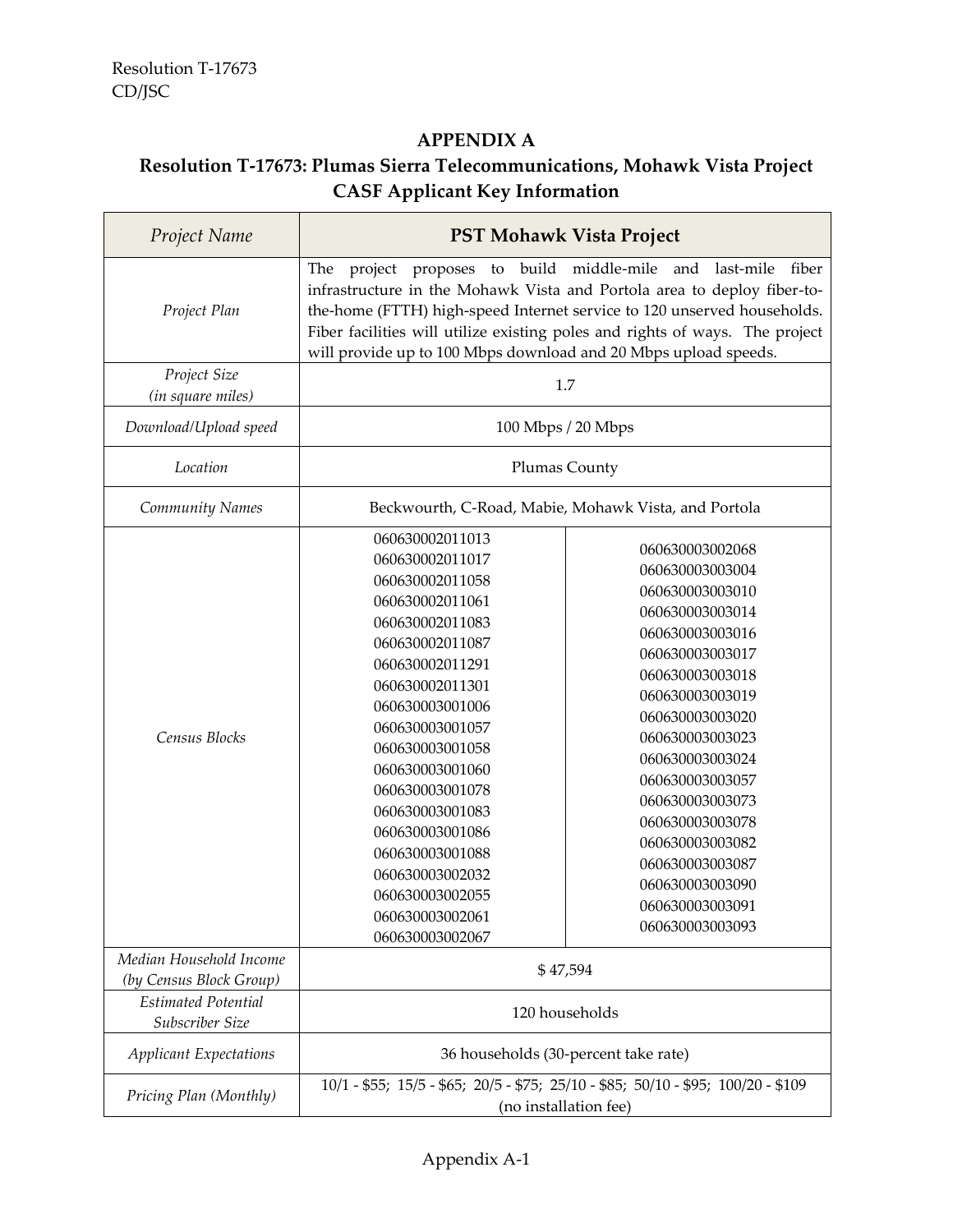| Project Name                                       | <b>PST Mohawk Vista Project</b>                                               |  |
|----------------------------------------------------|-------------------------------------------------------------------------------|--|
| Deployment Schedule<br>(from permit approval date) | 6 months                                                                      |  |
| Proposed Project Budget<br>(Total)                 | \$2,183,427<br>Middle Mile Budget: \$1,758,977<br>Last-Mile Budget: \$424,450 |  |
| Grant Requested Amount<br>(100 percent)            | \$2,183,427                                                                   |  |
| <b>CASF Grant Amount</b><br>(100 percent)          | \$2,183,427                                                                   |  |
| Recommended Grant per<br>household passed          | \$18,195<br>\$3,537 (last-mile cost only)                                     |  |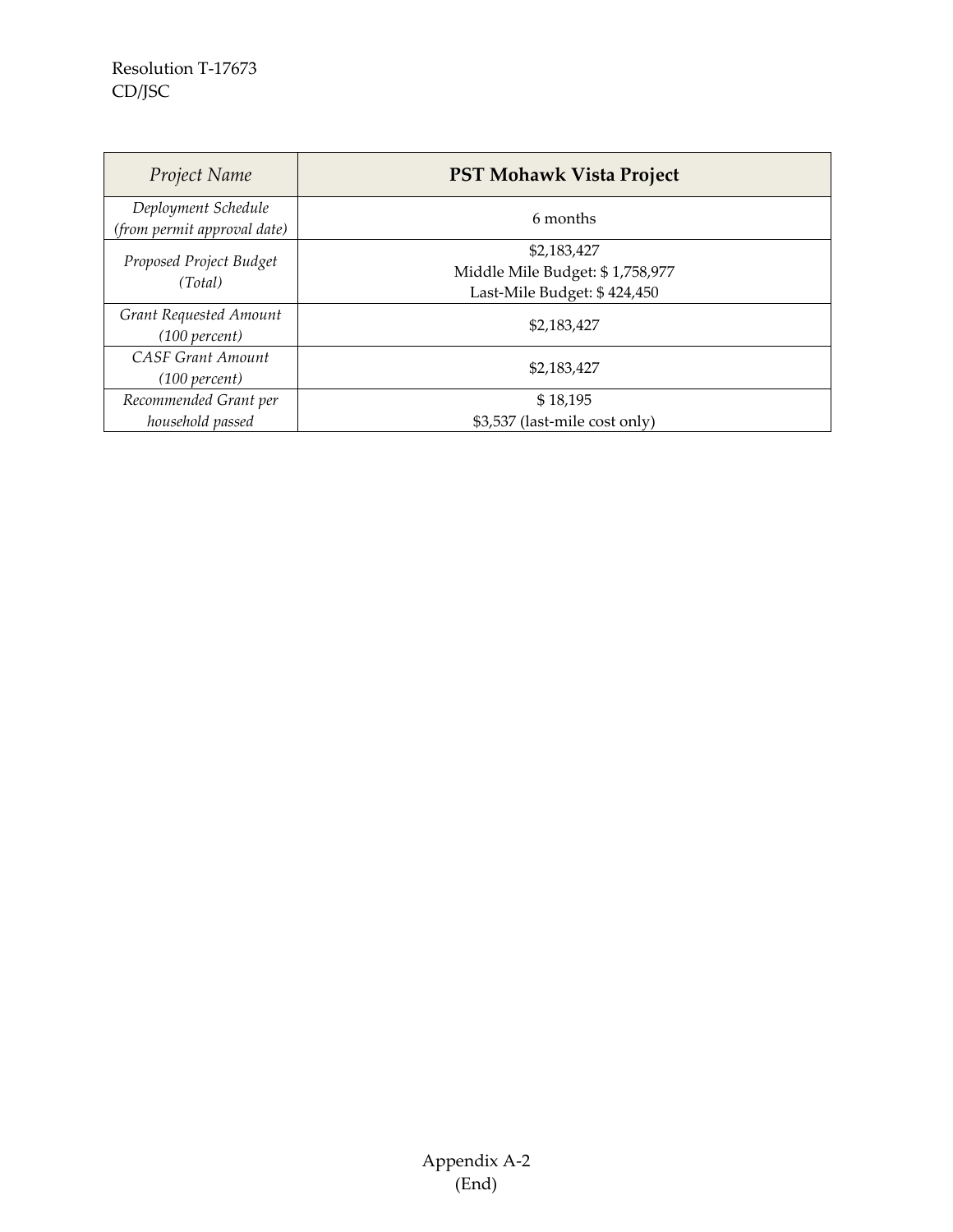#### **APPENDIX B**

## **Resolution T-17673: Plumas Sierra Telecommunications Mohawk Vista Project Project Location Map**



Appendix B-1 (End)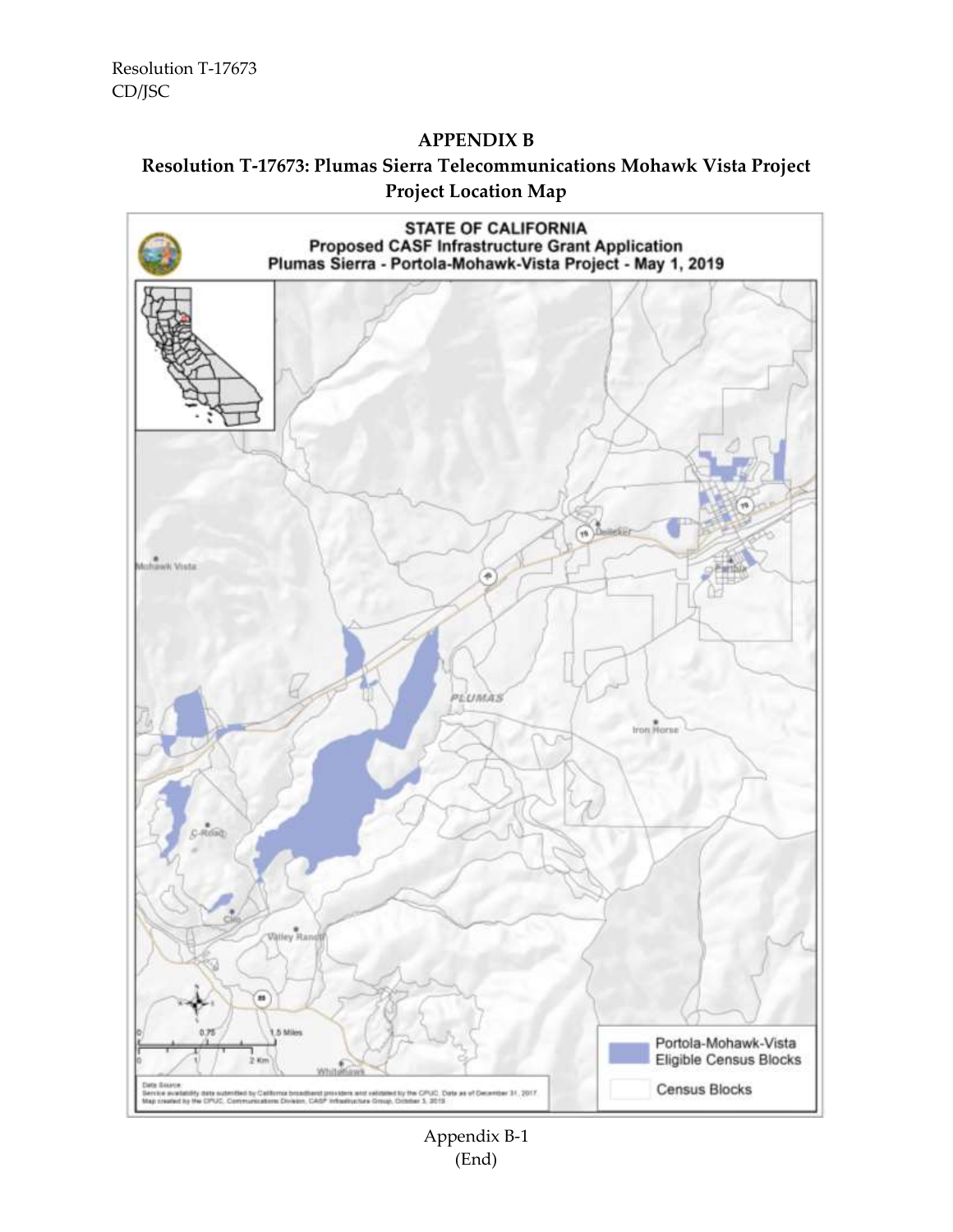### **APPENDIX C**

## **Resolution T-17673: Plumas Sierra Telecommunications Mohawk Vista Project Geography and Topography:**

*Geography and Topography:* The communities of Beckwourth, C-Road, Mabie, Mohawk Vista, and Portola are located along the middle fork of the Feather River in the Sierra Nevada Mountains of Plumas County. Located almost entirely within the boundaries of the Plumas National Forest, the proposed project's route follows Highway 70 through mountainous terrain with dense fir and pine forests. The dense tree cover prohibits the effective use of wireless services, making fiber optic deployment the only viable option to provide high speed broadband service to these areas.